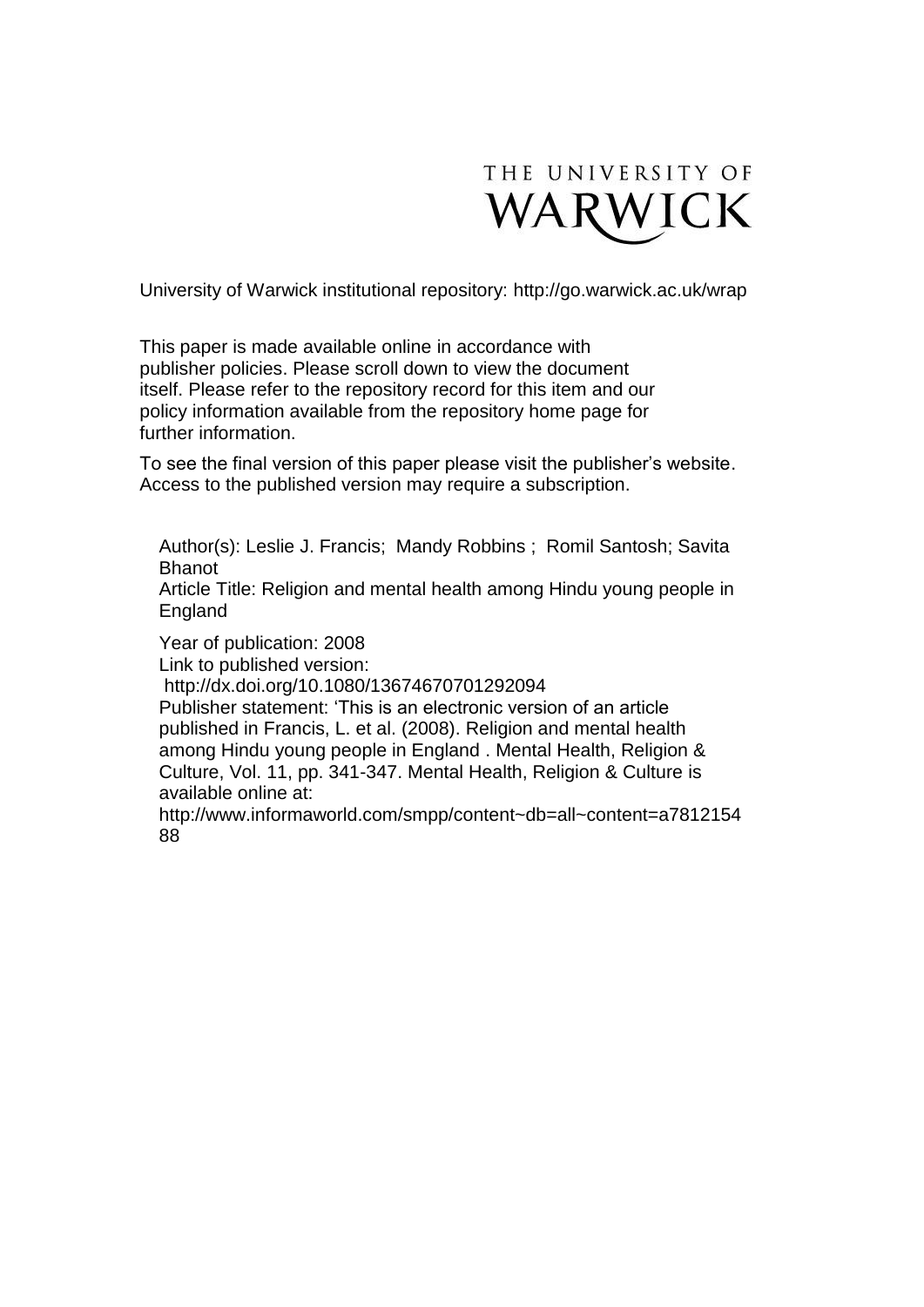Running head: Religion and mental health among Hindu young people in England

Religion and mental health among Hindu young people in England

Leslie J. Francis\*, Mandy Robbins, Romil Santosh, Savita Bhanot

University of Wales, Bangor, UK

\*Corresponding author: telephone 01248 382566 e-mail l.j.francis@bangor.ac.uk

st\c\mydocs\articles\mr\hindu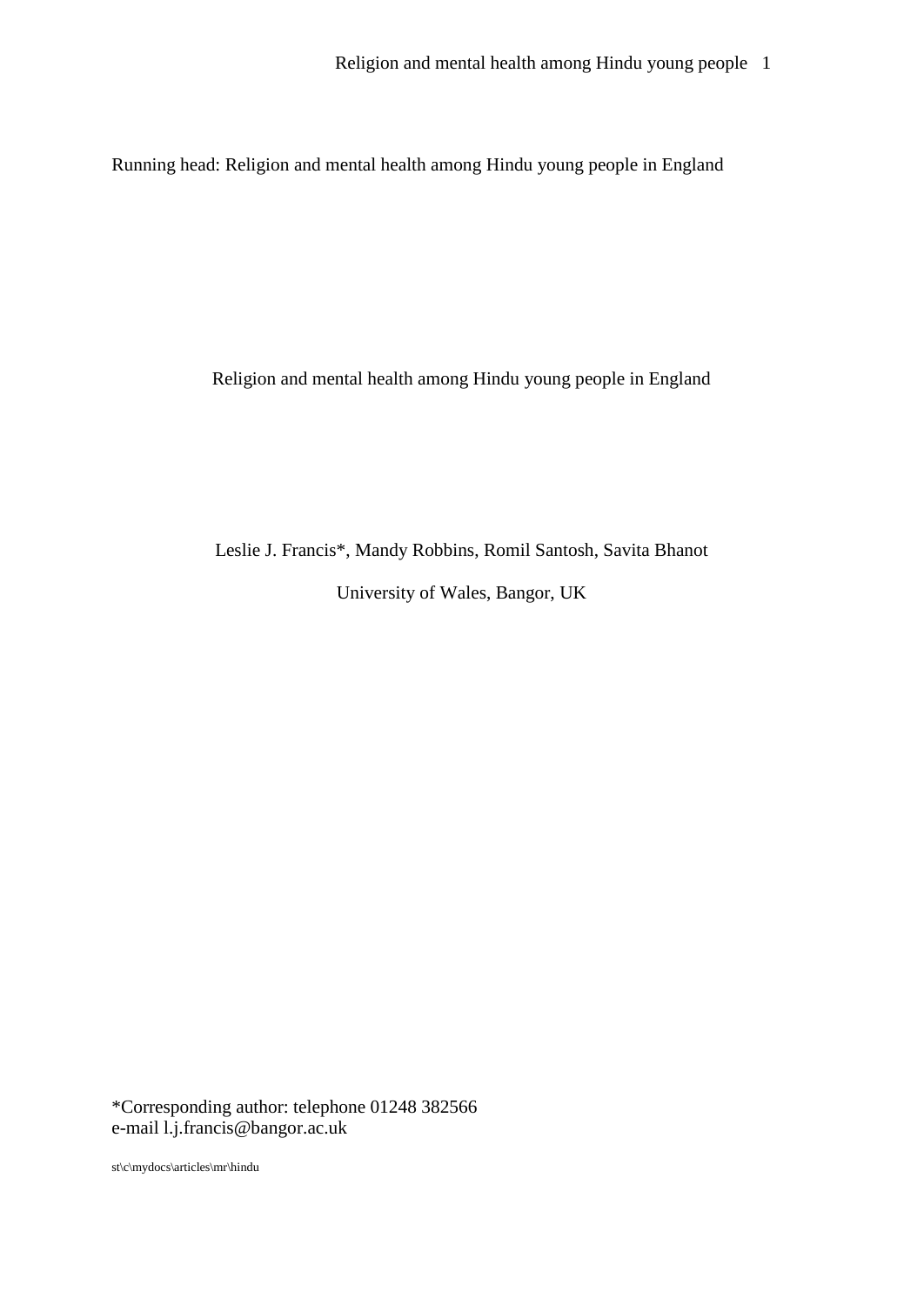# **Abstract**

The aim of this study was to explore the relationship between mental health and attitude toward their religious tradition among a sample of 330 young people attending the Hindu Youth Festival in London. The participants completed the Santosh-Francis Scale of Attitude toward Hinduism together with the abbreviated form of the Revised Eysenck Personality Questionnaire which provides measures of neuroticism and psychoticism. The data indicated that a more positive attitude toward Hinduism was associated with lower psychoticism scores but unrelated to neuroticism scores. There is no evidence, therefore, to associate higher levels of religiosity with poorer mental health among young people within the Hindu community.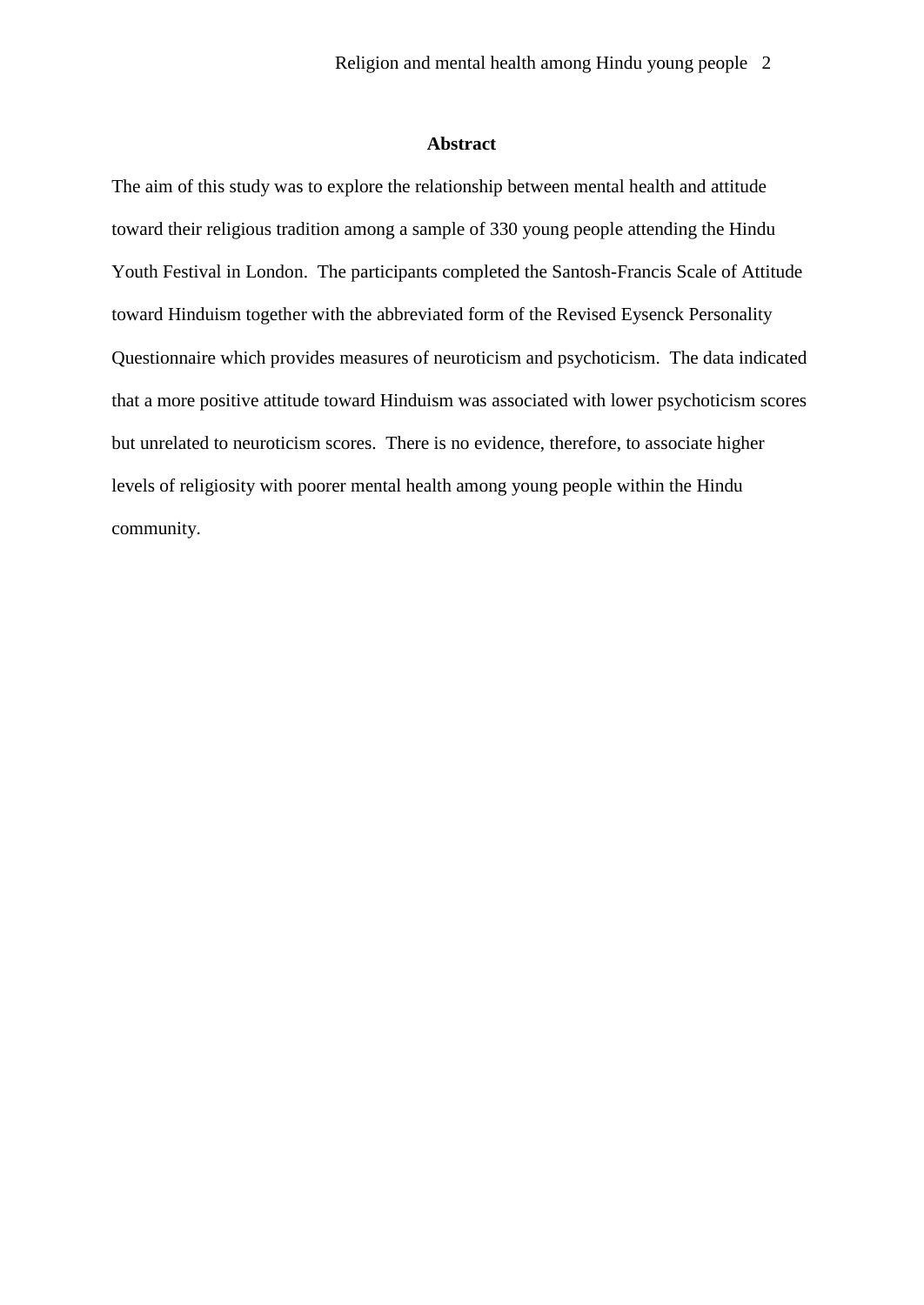## **Religion and mental health among Hindu young people in England**

The psychology of religion has long been concerned with establishing and discussing the relationship between religiosity and mental health. Some psychological traditions, broadly speaking, posit a negative association between religion and mental health (see, for example, Freud, 1950), while other psychological traditions, broadly speaking, posit a negative association between religion and mental health (see, for example, Jung, 1938). Empirical research designed to test these competing theories has been frustrated by two major problems: the problem of defining and operationalising mental health, and the problem of defining and operationalising religiosity.

One attempt to address these problems has been proposed by Francis and his colleagues in a series of studies which has examined the relationship between Eysenck's dimensional model of personality and attitude toward Christianity. There are two main strengths and one significant weakness to this series of studies. The first strength is that Eysenck's dimensional model of personality (Eysenck & Eysenck, 1985) provides an appropriate way in which to test these two conflicting theories regarding the relationship between psychological health and attitude toward Christianity. Eysenck's dimensional model of personality maintains that abnormal personality is not discrete from, but continuous with normal personality. Accordingly neurotic disorders lie at one extreme of a dimension of normal personality, ranging from emotional stability, through emotional lability, to neurotic disorder. Similarly, psychotic disorders lie at one extreme of another dimension of normal personality, ranging from tendermindedness, through toughmindedness, to psychotic disorder. Therefore it is possible to define and operationalize the dimensions of neuroticism and psychoticism so that they appear to be orthogonal and independent of each other.

The second strength is that assessment of the attitudinal dimension of religiosity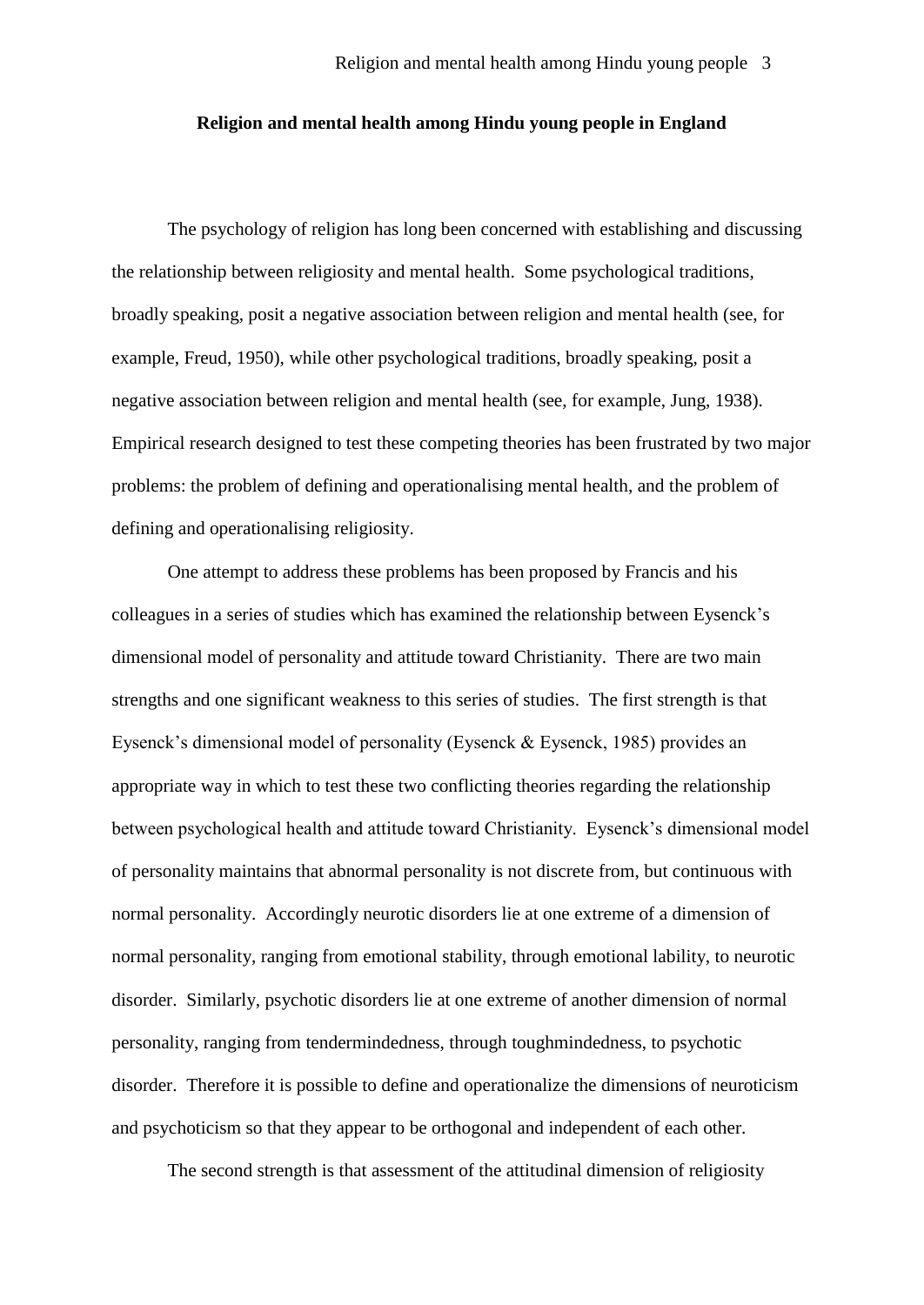accesses an aspect of religion which may get closer to the heart of an individual's religiosity than can be achieved by measures of behaviour or belief. Behaviours (like attendance at worship services) may be subject to so many external and contextual constraints. Beliefs may be held in a purely cognitive or cerebral manner. Attitudes, on the other hand, are concerned with deep-seated affective predispositions to respond. As underlying covert predispositions, attitudes are able to exercise both conscious and unconscious influences.

The significant weakness to this series of studies is that it has been conducted largely in a Christian or post-Christian context. The attitudinal dimension of religiosity accessed has been explicitly that of attitude toward Christianity. The aim of the present study is to review the evidence so far available from this body of research conducted in a Christian context and then to extend this research tradition among the Hindu community in England.

Eysenck and Eysenck (1975) defined high neuroticism scorers as being anxious, worrying, moody, and frequently depressed individuals who are likely to sleep badly and to suffer from various psychosomatic disorders. They are seen as overly emotional, reacting too strongly to all sorts of stimuli, and finding it difficult to get back on an even keel after emotionally arousing experiences. Strong reactions interfere with their proper adjustment, making them react in irrational, sometimes rigid ways. Highly neurotic individuals are worriers whose main characteristic is a constant preoccupation with things that might go wrong, and a strong anxiety reaction to these thoughts. A series of studies reported by Francis, Pearson, Carter, and Kay (1981), Francis, Pearson, and Kay (1983), and Francis and Pearson (1991) examined the relationship between Eysenck's neuroticism scales and the Francis Scale of Attitude toward Christianity. After controlling for the expected sex differences, according to which females score more highly than males on both indices of religiosity (Argyle & Beit-Hallahmi, 1975) and neuroticism (Jorm, 1987), these studies found no significant relationship between neuroticism scores and a positive attitude toward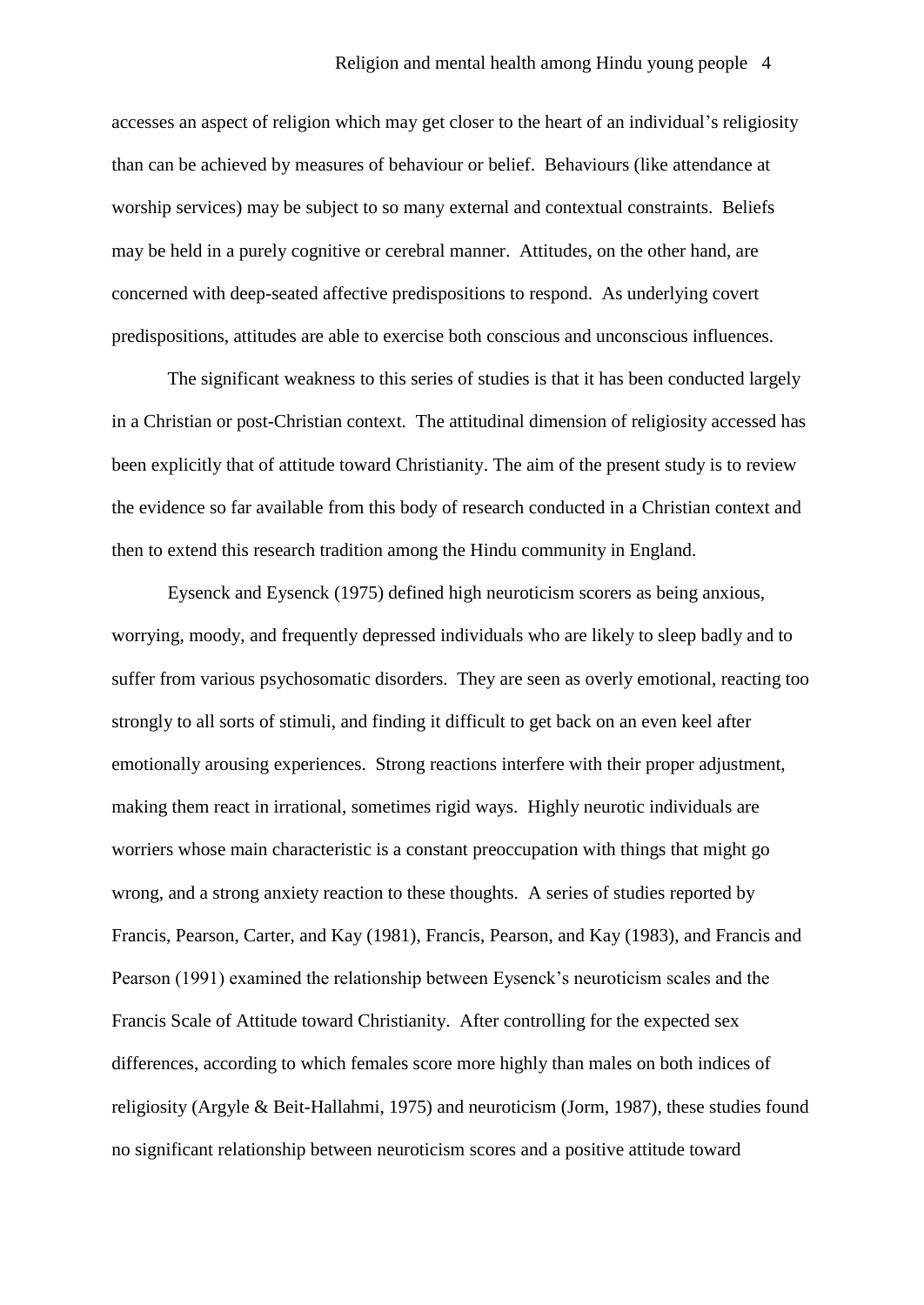Christianity.

Eysenck and Eysenck (1976) defined high psychoticism scorers as being cold, impersonal, hostile, lacking in sympathy, unfriendly, untrustful, odd, unemotional, unhelpful, lacking in insight, and strange, with paranoid ideas that people are against them. They also use the following descriptors: egocentric, self-centred, impersonal, lacking in empathy, solitary, troublesome, cruel, glacial, inhumane, insensitive, sensation-seeking, aggressive, foolhardy, making fools of others and liking odd and unusual things. Eysenck and Eysenck (1975) also maintained that emotions such as empathy and guilt are characteristically absent in people who score high on measures of psychoticism. In spite of recognized theoretical and empirical difficulties associated with the earlier editions of both the adult (Eysenck, Eysenck, & Barrett, 1985) and the junior psychoticism scales (Corulla, 1990), repeated analyses demonstrate a significant negative relationship between psychoticism scores and a positive attitude toward Christianity (Francis & Pearson, 1985; Kay, 1981, Francis, 1982). This finding lends support to the theory that Christianity is associated with higher levels of psychological health and contradicts the theory that Christianity is associated with lower levels of psychological health.

The consensus of these focused analyses is given further support by studies conducted among other samples of school pupils in the UK, using the Francis Scale of Attitude toward Christianity, including 8-11 year olds (Robbins, Francis, & Gibbs, 1995), 11 year olds (Francis, Lankshear, & Pearson, 1989), 11-16 year olds (Francis & Montgomery, 1992), 15- 16 year olds (Francis & Pearson, 1988) and 16-18 year olds (Wilcox & Francis, 1997; Francis & Fearn, 1999). The findings have also been replicated among secondary school pupils in Germany (Francis & Kwiran, 1999) and in Hong Kong (Francis, Lewis, & Ng, 2003). Another set of studies has employed the Francis Scale of Attitude toward Christianity alongside the Eysenck measures of personality among students and adults, including studies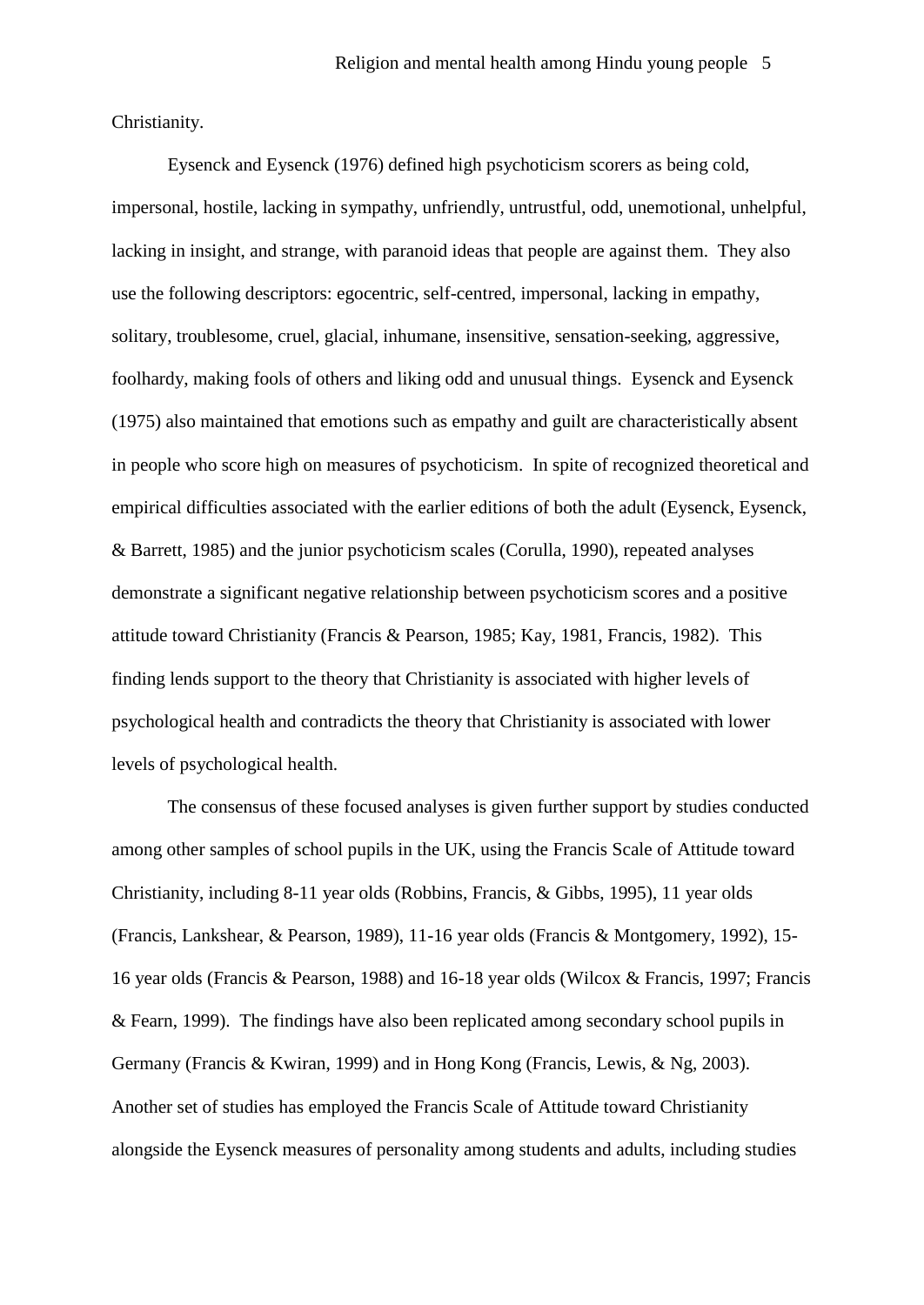in the UK (Francis, 1991, 1993, 1999; Francis & Bennett, 1992; Carter, Kay, & Francis, 1996; Bourke & Francis, 2000; Shuter-Dyson, 2000), Australia and Canada (Francis, Lewis, Brown, Philipchalk, & Lester, 1995), Northern Ireland (Lewis & Joseph, 1994; Lewis, 1999, 2000), Republic of Ireland (Maltby, 1997; Maltby & Lewis, 1997), the USA (Lewis & Maltby, 1995; Roman & Lester, 1999), France (Lewis & Francis, 2000), and Greece (Youtika, Jospeh, & Diduca, 1999). The basic pattern was confirmed that attitude toward Christianity was negatively correlated with psychoticism, but unrelated to either extraversion or neuroticism.

The opportunity to extend this research to the Hindu community has been afforded by the development of the Santosh-Francis Scale of Attitude toward Hinduism (Francis, Santosh, Robbins, & Bhanot, 2007) which has operationalised the attitudinal construct employed in Francis' original research in a way appropriate within the Hindu community.

## **Method**

# *Sample*

A sample of 330 young people, between the ages of 12 and 35, attending the Hindu Youth Festival 2001 in London and self-identifying as Hindu affiliates, completed the questionnaire. The sample comprised 172 males and 158 females: 54% were under the age of twenty, 40% were in their twenties, and 6% were in their thirties (mean  $= 19.8$ , sd  $= 5.1$ ).

# *Instruments*

*Psychoticism* and *neuroticism* were assessed by two six-item scales proposed by the abbreviated form of the Revised Eysenck Personality Questionnaire (Francis, Brown, & Philipchalk, 1992). This instrument also contained a six-item measure of extraversion and a six-item lie scale. Each item is assessed on a dichotomous scale: *yes* and *no*.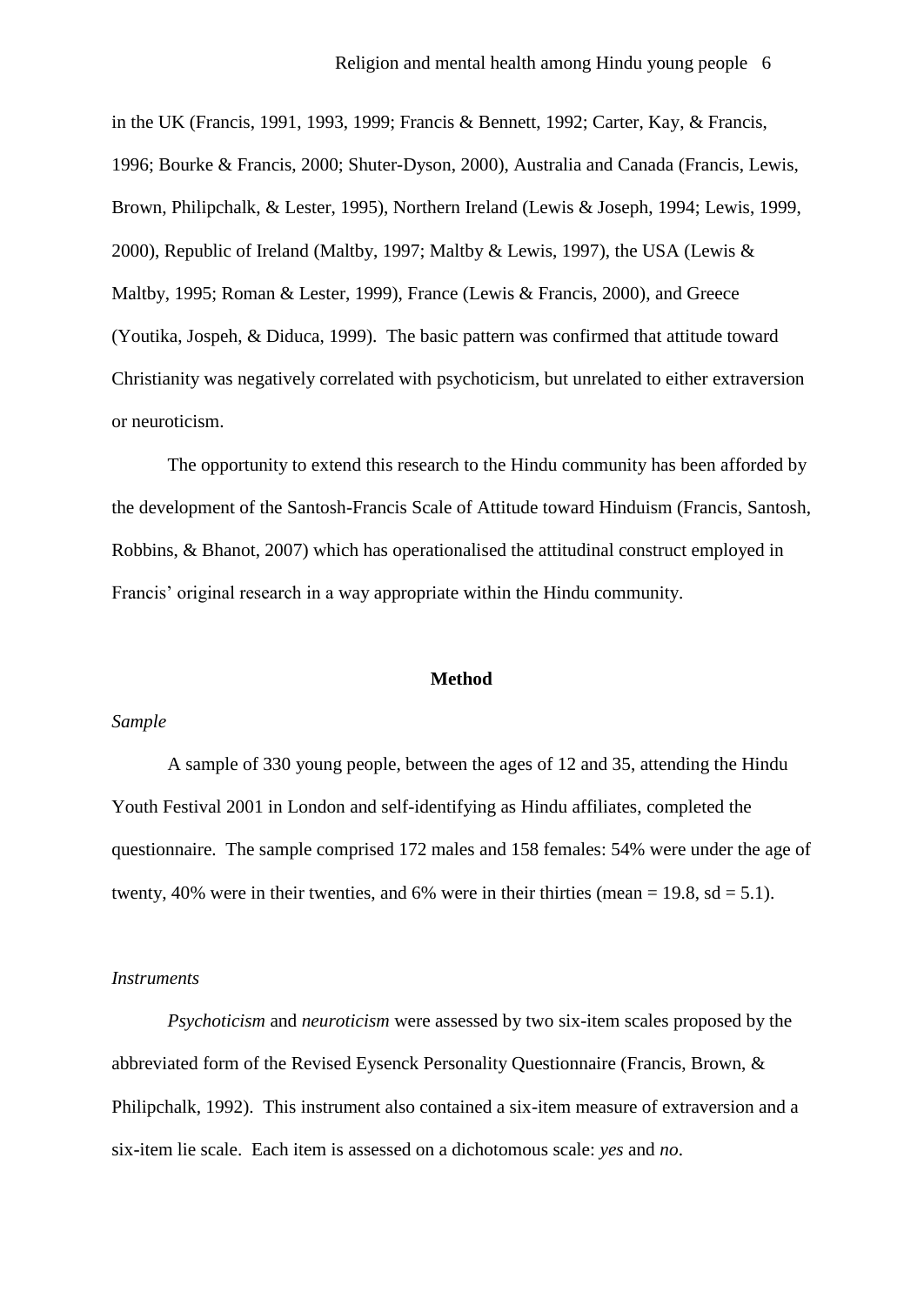*Attitude toward Hinduism* was assessed by the 19-item Santosh-Francis Scale of Attitude toward Hinduism (Francis, Santosh, Robbins, & Bhanot, 2007). The items are concerned with affective responses toward Hindu beliefs, rituals, and scriptures. Each item is assessed on a five-point scale: *agree strongly*, *agree*, *not certain*, *disagree*, and *disagree strongly*.

#### **Results**

The Santosh-Francis Scale of Attitude toward Hinduism recorded an alpha coefficient of 0.87. The four scales of the abbreviated form of the Revised Eysenck personality Questionnaire recorded the following alpha coefficients: neuroticism, 0.67; extraversion, 0.72; psychoticism, 0.47; and lie scale, 0.58. The lower alpha coefficient reported by the psychoticism scale is consistent with the known difficulties in operationalising this dimension of personality and with the performance recorded in other studies (Francis, Philipchalk, & Brown, 1991).

Table one presents the correlation matrix between attitude toward Hinduism, the four

# - insert tables 1 and 2 about here -

Eysenckian scales and sex. Table two presents the partial correlations between attitude toward Hinduism and the four Eysenckian scales, controlling for sex differences.

## **Conclusion**

The correlation matrix and the partial correlations demonstrate that the same pattern of relationship exists between the four Eysenckian scales and attitude toward Hinduism as have been reported in earlier studies between the four Eyenckian scales and attitude toward Christianity. Among Hindu young people higher scores on the scale of attitude toward Hinduism are associated with lower psychoticism scores, but unrelated to both neuroticism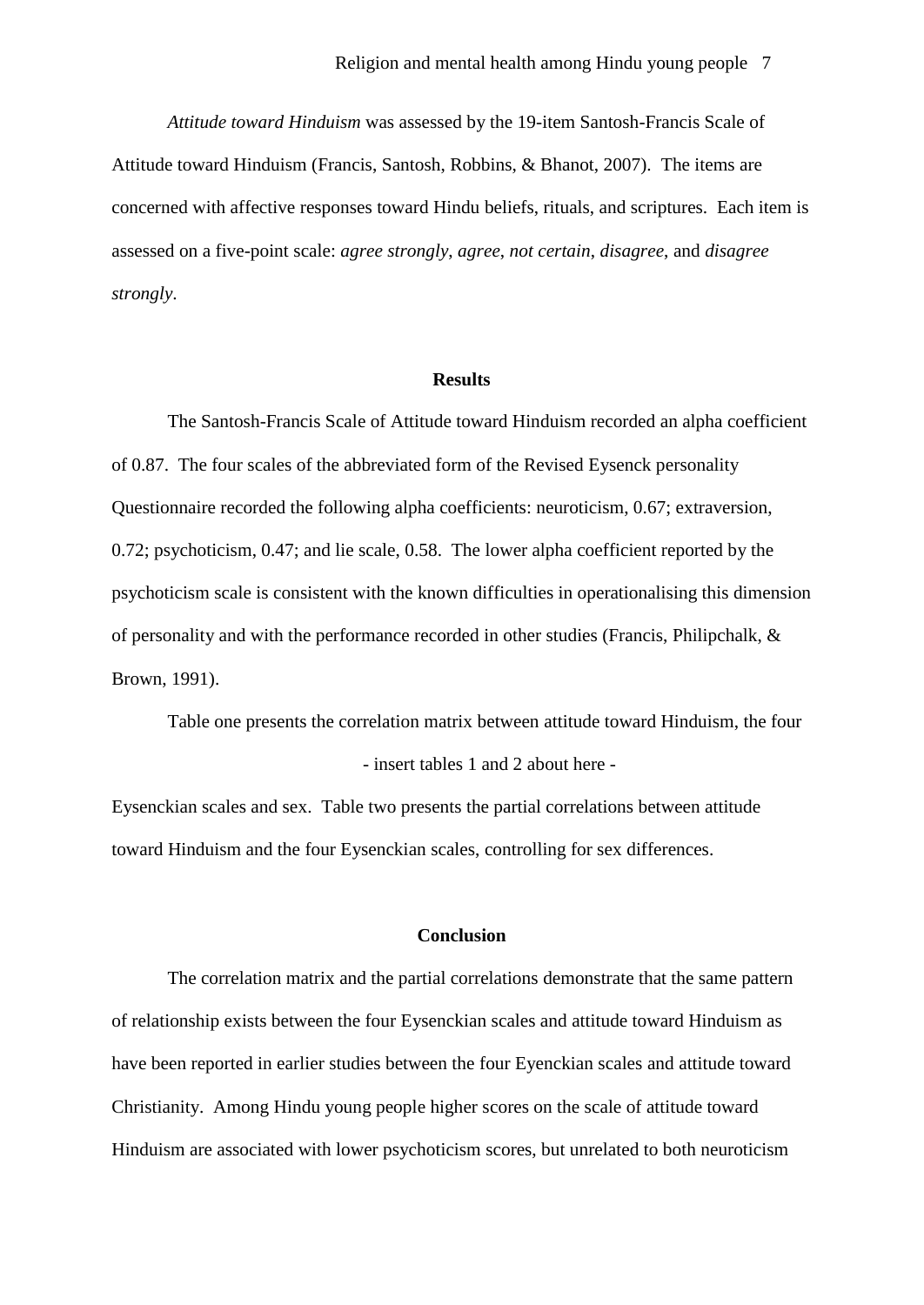scores and extraversion scores. In other words, young people within the Hindu community in England who take their religion seriously (in the sense of holding a positive attitude toward Hinduism) show no signs of experiencing poorer mental health and some signs of experiencing better mental health (in terms of lower psychoticism scores), when compared with their peers within the Hindu community who take their religion less seriously (in the sense of holding a less positive attitude toward Hinduism).

The present study has been the first to explore the relationship between attitude toward Hinduism and Eysenck's dimensional model of personality. The generalisability of the findings are restricted by the self-selected nature of the sample and by the poor psychometric performance of the edition of the psychoticism scale employed. Replication studies should attempt to access more representative samples of the Hindu community and emply a longer and more reliable form of the Eysenck psychoticism scale.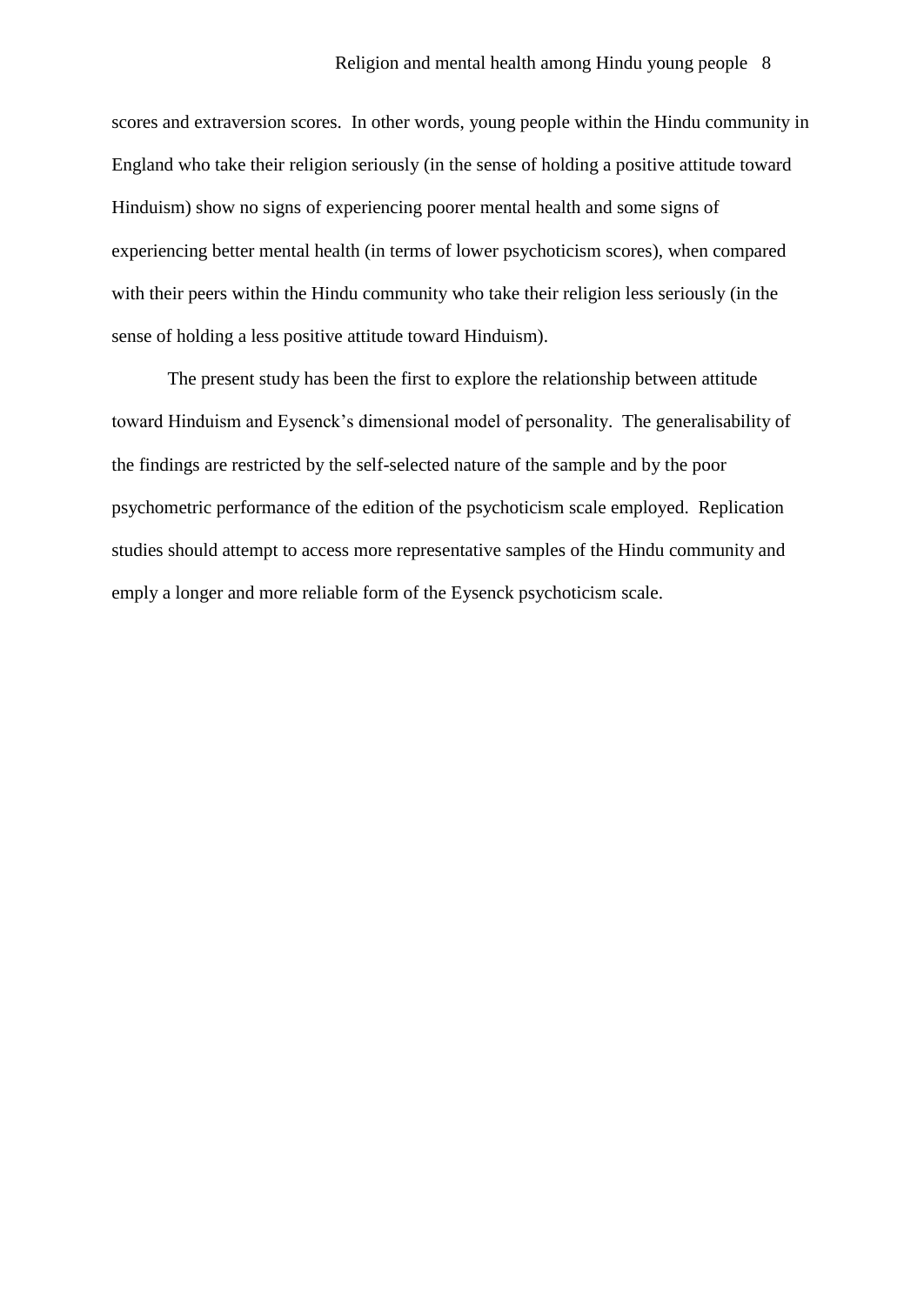# **References**

- Argyle, M., & Beit-Hallahmi, B. (1975). *The social psychology of religion*. London: Routledge and Kegan Paul.
- Bourke, R., & Francis, L. J. (2000). Personality and religion among music students. *Pastoral Psychology*, *48*, 437-444.
- Carter, M., Kay, W. K. & Francis, L. J. (1996). Personality and attitude toward Christianity among committed adult Christians. *Personality and Individual Differences*, *20*, 265-266.
- Corulla, W. J. (1990). A revised version of the psychoticism scale for children. *Personality and Individual Differences*, *11*, 65-76.
- Eysenck, H. J., & Eysenck, M. W. (1985). *Personality and individual differences: A natural science approach*. New York: Plenum Press.
- Eysenck, H. J., & Eysenck, S. B. G. (1975). *Manual of the Eysenck Personality Questionnaire (adult and junior)*. London: Hodder and Stoughton.
- Eysenck, H. J., & Eysenck, S. B. G. (1976). *Psychoticism as a dimension of personality*. London: Hodder and Stoughton.
- Eysenck, S. B. G., Eysenck, H. J., & Barrett, P. (1985). A revised version of the psychoticism scale. *Personality and Individual Differences, 6,* 21-29.
- Francis, L. J. (1991). Personality and attitude towards religion among adult churchgoers in England. *Psychological Reports*, *69*, 791-794.
- Francis, L. J. (1992). Is psychoticism really a dimension of personality fundamental to religiosity? *Personality and Individual Differences*, *13*, 645-652.
- Francis, L. J. (1993). Personality and religion among college students in the UK. *Personality and Individual Differences*, *14*, 619-622.
- Francis, L. J. (1999). Personality and attitude toward Christianity among undergraduates.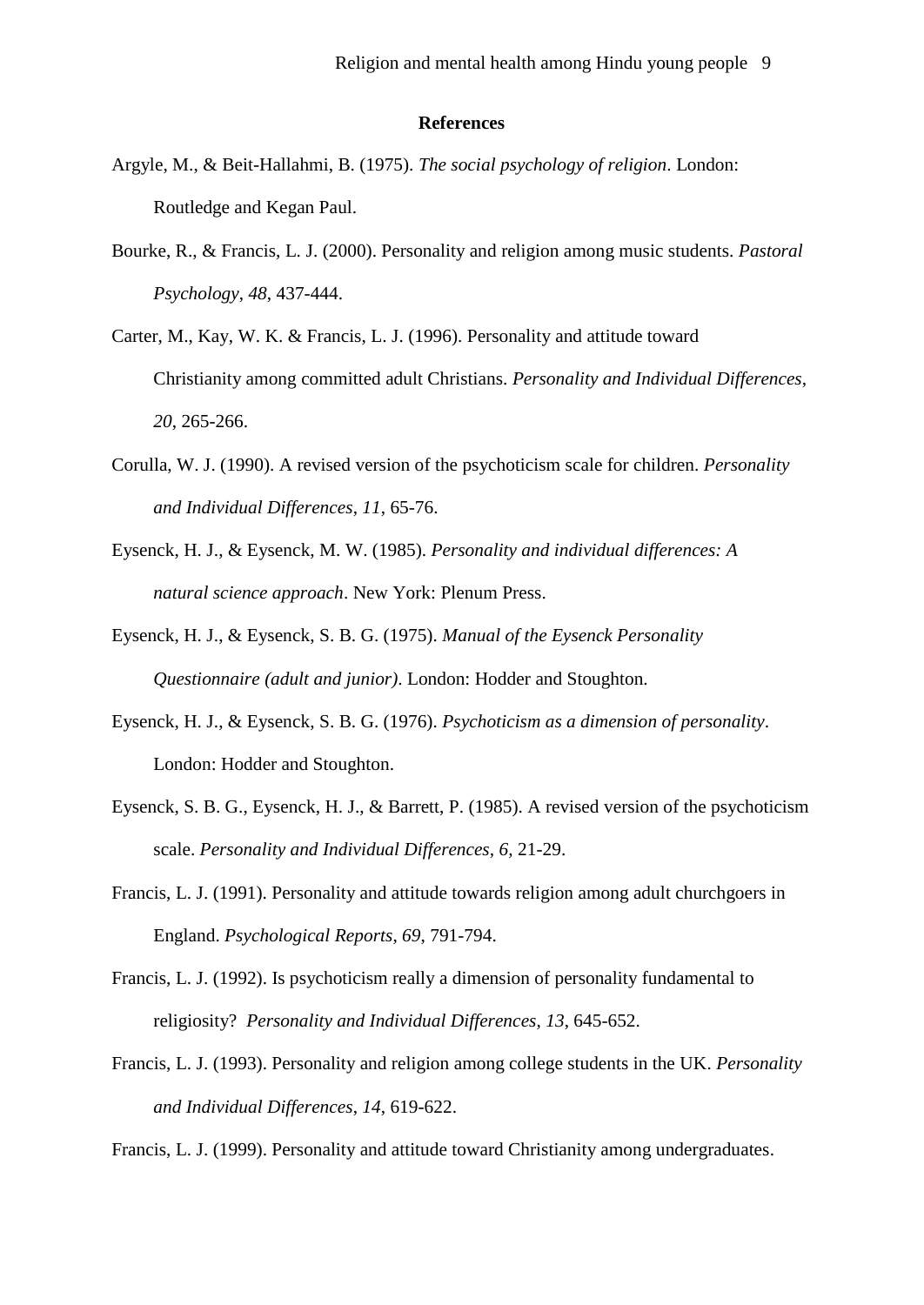*Journal of Research on Christian Education*, *8*, 179-195.

- Francis, L. J., & Bennett, G. A. (1992). Personality and religion among female drug misusers. *Drug and Alcohol Dependence*, *30*, 27-31.
- Francis, L. J., Brown, L. B., & Philipchalk, R. (1992). The development of an abbreviated form of the Revised Eysenck Personality Questionnaire (EPQR-A): Its use among students in England, Canada, the USA and Australia. *Personality and Individual Differences*, *13*, 443-449.
- Francis, L. J., & Fearn, M. (1999). Religion and personality: A study among A-level students. *Transpersonal Psychology Review*, *3* (2) 26-30.
- Francis, L. J., & Kwiran, M. (1999). Personality and religion among secondary pupils in Germany. *Panorama*, *11*, 34-44.
- Francis, L. J., Lankshear, D. W., & Pearson, P. R. (1989). The relationship between religiosity and the short form JEPQ (JEPQ-S) indices of E, N, L and P among eleven year olds. *Personality and Individual Differences*, *10*, 763-769.
- Francis, L. J., Lewis, C.A., & Ng, P. (2003). Psychological health and attitude toward Christianity among secondary school pupils in Hong Kong. *Journal of Psychology in Chinese Societies*, 4, 231-245.
- Francis, L. J., Lewis, J.M., Brown, L.B., Philipchalk, R., & Lester, D. (1995). Personality and religion among undergraduate students in the United Kingdom, United States, Australia and Canada. *Journal of Psychology and Christianity*, *14*, 250-262.
- Francis, L. J., & Montgomery, A. (1992). Personality and attitudes towards Christianity among eleven to sixteen year old girls in a single sex Catholic school. *British Journal of Religious Education*, *14,* 114-119.
- Francis, L. J. & Pearson, P. R. (1985). Psychoticism and religiosity among 15 year olds. *Personality and Individual Differences*, *6*, 397-398.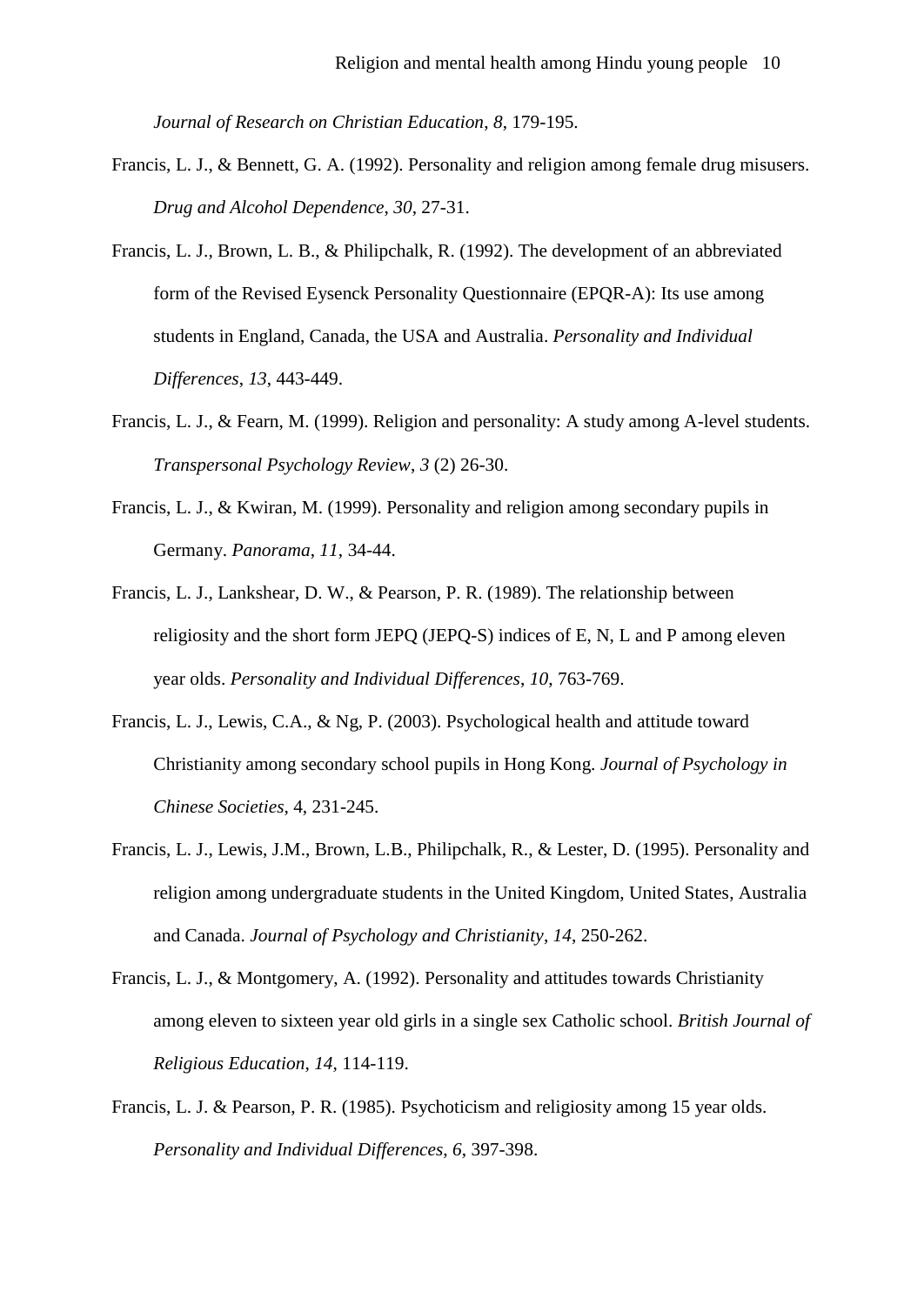- Francis, L. J. & Pearson, P. R. (1988). Religiosity and the short-scale EPQ-R indices of E, N and L, compared with the JEPI, JEPQ and EPQ. *Personality and Individual Differences*, *9*, 653-657.
- Francis, L. J. and Pearson, P. R. (1991). Religiosity, gender and the two faces of neuroticism. *Irish Journal of Psychology*, *12*, 60-68.
- Francis, L. J., Pearson, P. R., Carter, M., & Kay, W. K. (1981). The relationship between neuroticism and religiosity among English 15- and 16-year olds. *Journal of Social Psychology*, *114*, 99-102.
- Francis, L. J., Pearson, P. R. & Kay, W. K. (1983). Neuroticism and religiosity among English school children. *Journal of Social Psychology*, *121*, 149-150.
- Francis, L. J., Philipchalk, R., & Brown, L. B. (1991). The comparability of the short form EPQ-R with the EPQ among students in England, the USA, Canada and Australia. *Personality and Individual Differences*, *12*, 1129-1132.
- Francis, L. J., Santosh, R., Robbins, M., & Bhanot, S. (2007). Assessing attitude toward Hinduism: The Santosh Francis Scale. *Mental Health, Religion and Culture* (in press).
- Freud, S. (1950). *The future of an illusion*. New Haven, Connecticut: Yale University Press.
- Jorm, A. F. (1987). Sex differences in neuroticism: A quantitative synthesis of published research. *Australian and New Zealand Journal of Psychiatry*, *21*, 501-506.
- Jung, C. G. (1938). *Psychology and religion*. New Haven, Connecticut: Yale University Press.
- Kay, W. K. (1981). Psychoticism and attitude to religion. *Personality and Individual Differences*, *2*, 249-252.
- Lewis, C. A. (1999). Is the relationship between religiosity and personality 'contaminated' by social desirability as assessed by the lie scale? A methodological reply to Michael W. Eysenck (1998). *Mental Health, Religion and Culture*, *2*, 105-114.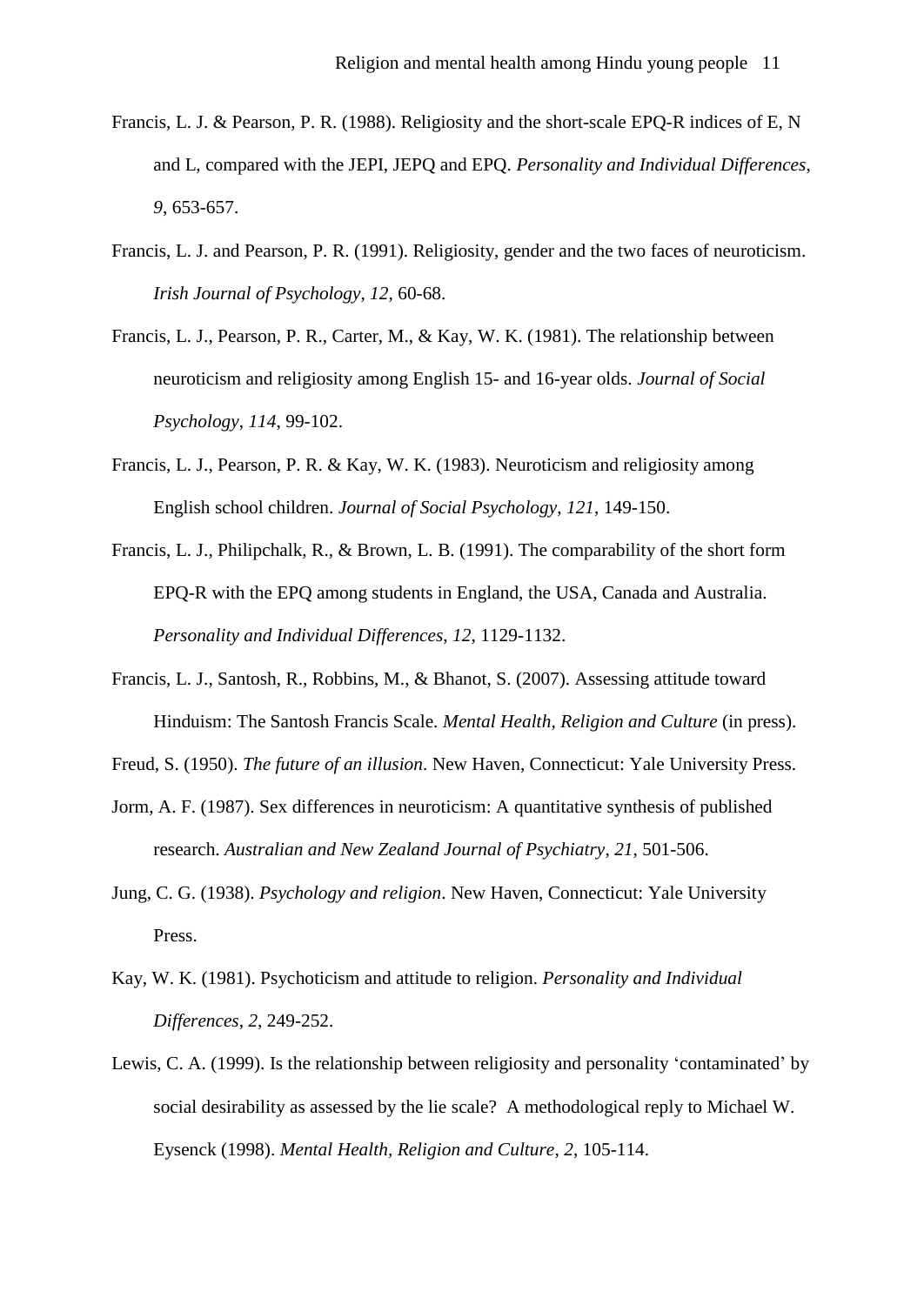- Lewis, C. A. (2000). The religiosity-psychoticism relationship and the two factors of social desirability: A response to Michael W. Eysenck (1999). *Mental Health, Religion and Culture*, *3*, 39-45.
- Lewis, C. A., & Francis, L. J. (2000). Personality and religion among female university students in France. *International Journal of Psychology*, *35*, 229.
- Lewis, C. A., & Joseph, S. (1994). Religiosity: Psychoticism and obsessionality in Northern Irish university students. *Personality and Individual Differences*, *17*, 685-687.
- Lewis, C .A., & Maltby, J. (1995). Religiosity and personality among US adults. *Personality and Individual Differences*, *18*, 293-295.
- Maltby, J. (1997). Personality correlates of religiosity among adults in the Republic of Ireland. *Psychological Reports*, *81*, 827-831.
- Maltby, J., & Lewis, C. A. (1997). The reliability and validity of a short scale of attitude toward Christianity among USA, English, Republic of Ireland and Northern Ireland adults. *Personality and Individual Differences*, *22*, 649-654.
- Robbins, M., Francis, L.J., & Gibbs, D. (1995). Personality and religion: A study among 8-11 year olds. *Journal of Beliefs and Values*, *16*, 1, 1-6.
- Roman, R. E., & Lester, D. (1999). Religiosity and mental health. *Psychological Reports*, *85*, 1088.
- Shuter-Dyson, R. (2000). Profiling music students: Personality and religiosity. *Psychology of Music*, *28*, 190-196.
- Wilcox, C., & Francis, L. J. (1997). Personality and religion among A level religious studies students. *International Journal of Children's Spirituality*, *1* (2) 48-56.
- Youtika, A., Joseph, S., & Diduca, D. (1999). Personality and religiosity in a Greek Christian Orthodox sample. *Mental Health, Religion and Culture*, *2*, 71-74.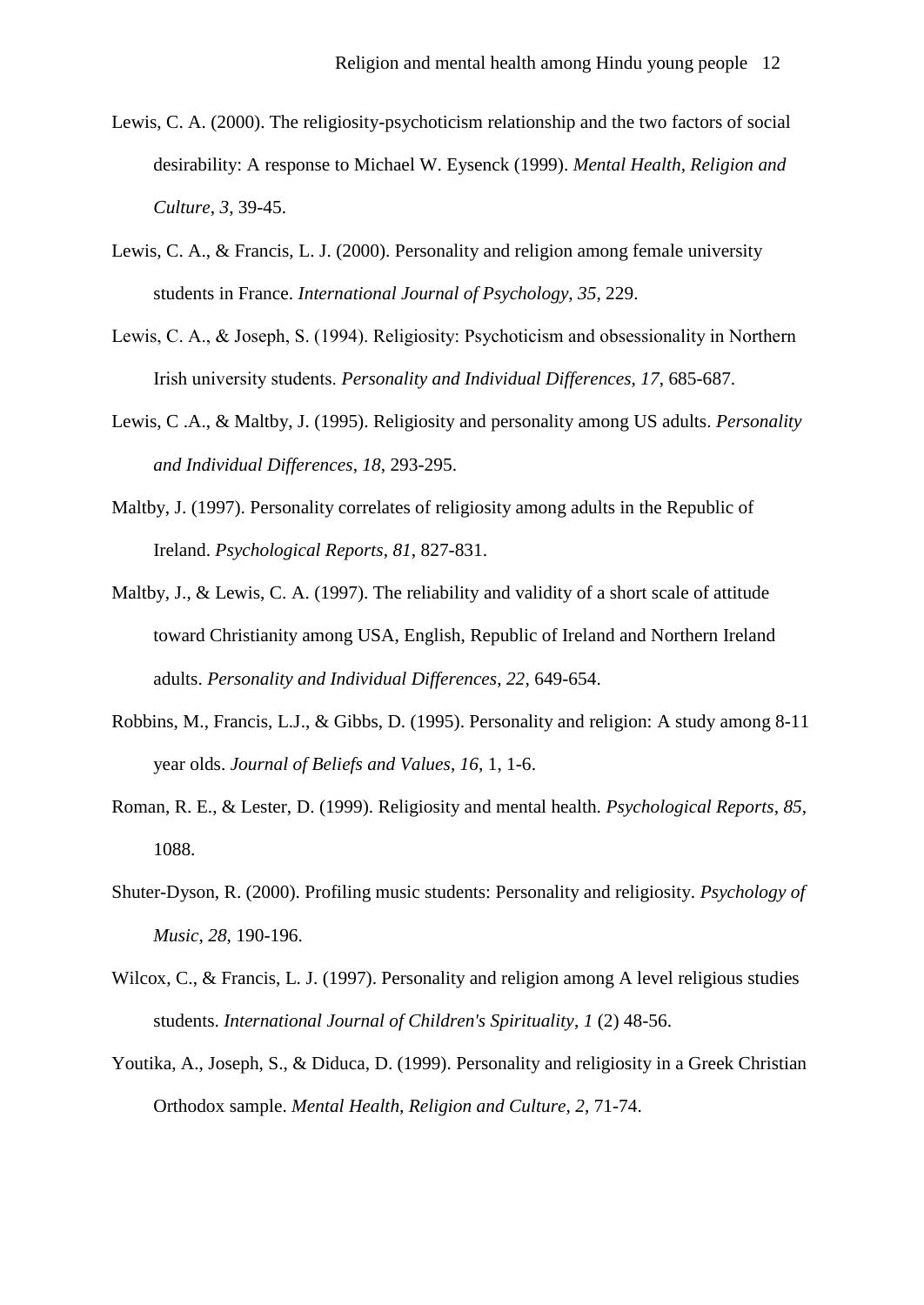|                    | Sex                    | L                      | E                      | $\mathbf{P}$      | N                      |
|--------------------|------------------------|------------------------|------------------------|-------------------|------------------------|
| Attitude           | $-0.0171$<br><b>NS</b> | $+0.0185$<br><b>NS</b> | $-0.0136$<br><b>NS</b> | $-0.1958$<br>.001 | $-0.0927$<br><b>NS</b> |
| Neuroticism (N)    | $+0.2191$<br>.001      | $-0.1962$<br>.001      | $-0.2669$<br>.001      | $+0.1218$<br>.05  |                        |
| Psychoticism $(P)$ | $-0.0410$<br><b>NS</b> | $-0.2948$<br>.001      | $+0.0220$<br><b>NS</b> |                   |                        |
| Extraversion (E)   | $+0.0405$<br><b>NS</b> | $-0.0034$<br><b>NS</b> |                        |                   |                        |
| Lie scale $(L)$    | $+0.0433$<br><b>NS</b> |                        |                        |                   |                        |

# Table 1 Correlation matrix